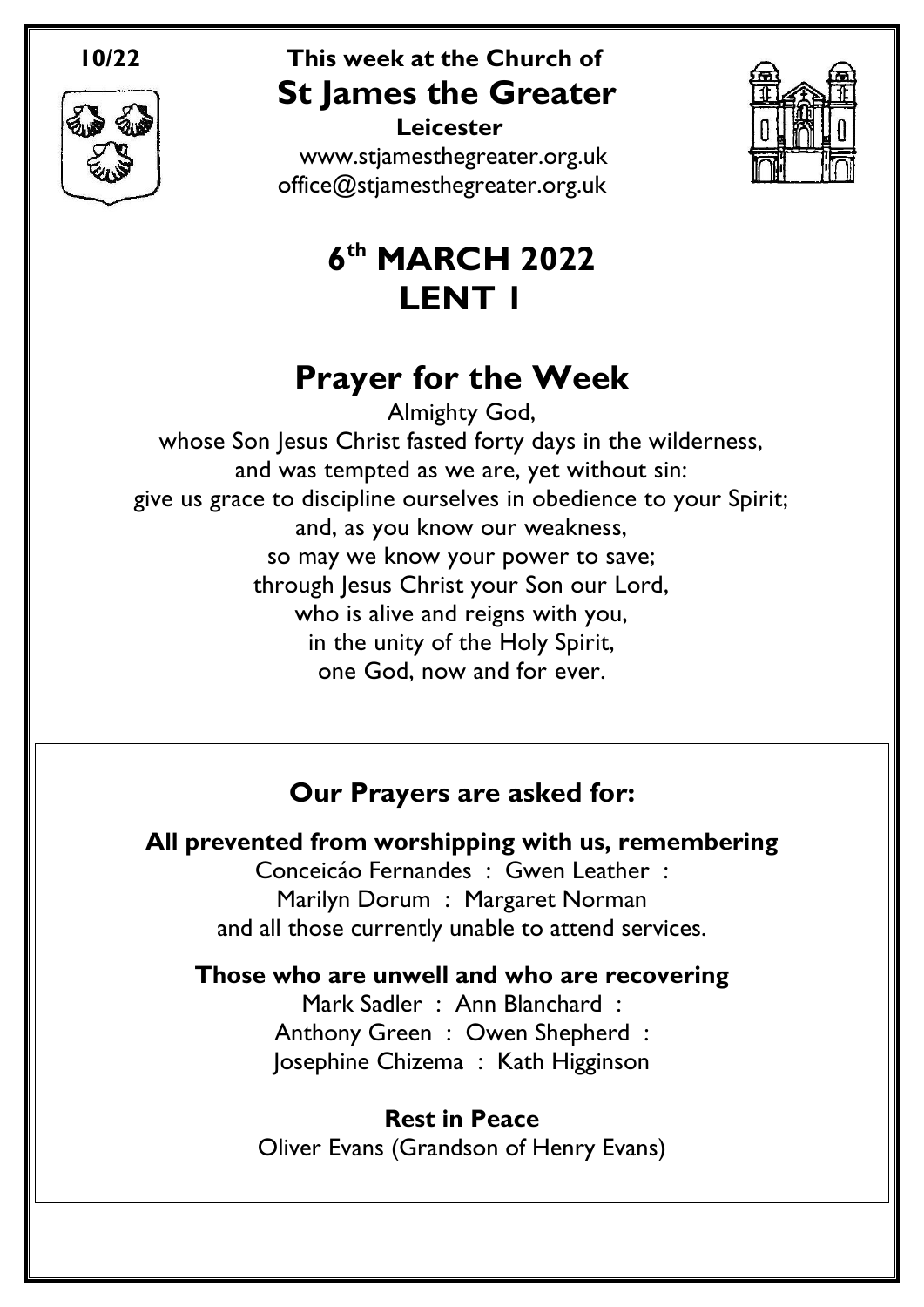# **08.30 Welcome to St James the Greater Holy Communion**

Book of Common Prayer Celebrant: The Reverend Andrew Quigley, Vicar Churchwarden: Paul Jenkins

**Please take this leaflet away with you at the end of the Service.**

If you are joining us in church for the 10:30 or 18:30 services, you will find a hymn book in the back of the chairs. The Service booklet will contain this weekly leaflet. It is likely that COVID-19 will be a feature of our lives for the foreseeable future, we will gradually learn to live with it and manage the risk to ourselves and others. If you require seat spacing notices, these are available on the tables as you come into Church.

# **10.30 Sung Eucharist**

*See order of service*

Celebrant: The Reverend Andrew Quigley, Vicar Churchwardens: Simon Edwards Servers: Angela Finn and William Woolley Setting: Merbecke

**OPENING HYMN 812 Through all the changing scenes of life** 

READING Deuteronomy 26. 1-11 *read by Mike Rule*

When you have come into the land that the LORD your God is giving you as an inheritance to possess, and you possess it, and settle in it,  $\frac{2}{3}$ you shall take some of the first of all the fruit of the ground, which you harvest from the land that the LORD your God is giving you, and you shall put it in a basket and go to the place that the LORD your God will choose as a dwelling for his name. <sup>3</sup>You shall go to the priest who is in office at that time, and say to him, 'Today I declare to the LORD your God that I have come into the land that the LORD swore to our ancestors to give us.' <sup>4</sup>When the priest takes the basket from your hand and sets it down before the altar of the LORD your God, <sup>5</sup>you shall make this response before the LORD your God: 'A wandering Aramean was my ancestor; he went down into Egypt and lived there as an alien, few in number, and there he became a great nation, mighty and populous. <sup>6</sup>When the Egyptians treated us harshly and afflicted us, by imposing hard labour on us, <sup>7</sup>we cried to the LORD, the God of our ancestors; the LORD heard our voice and saw our affliction, our toil, and our oppression. <sup>8</sup>The LORD brought us out of Egypt with a mighty hand and an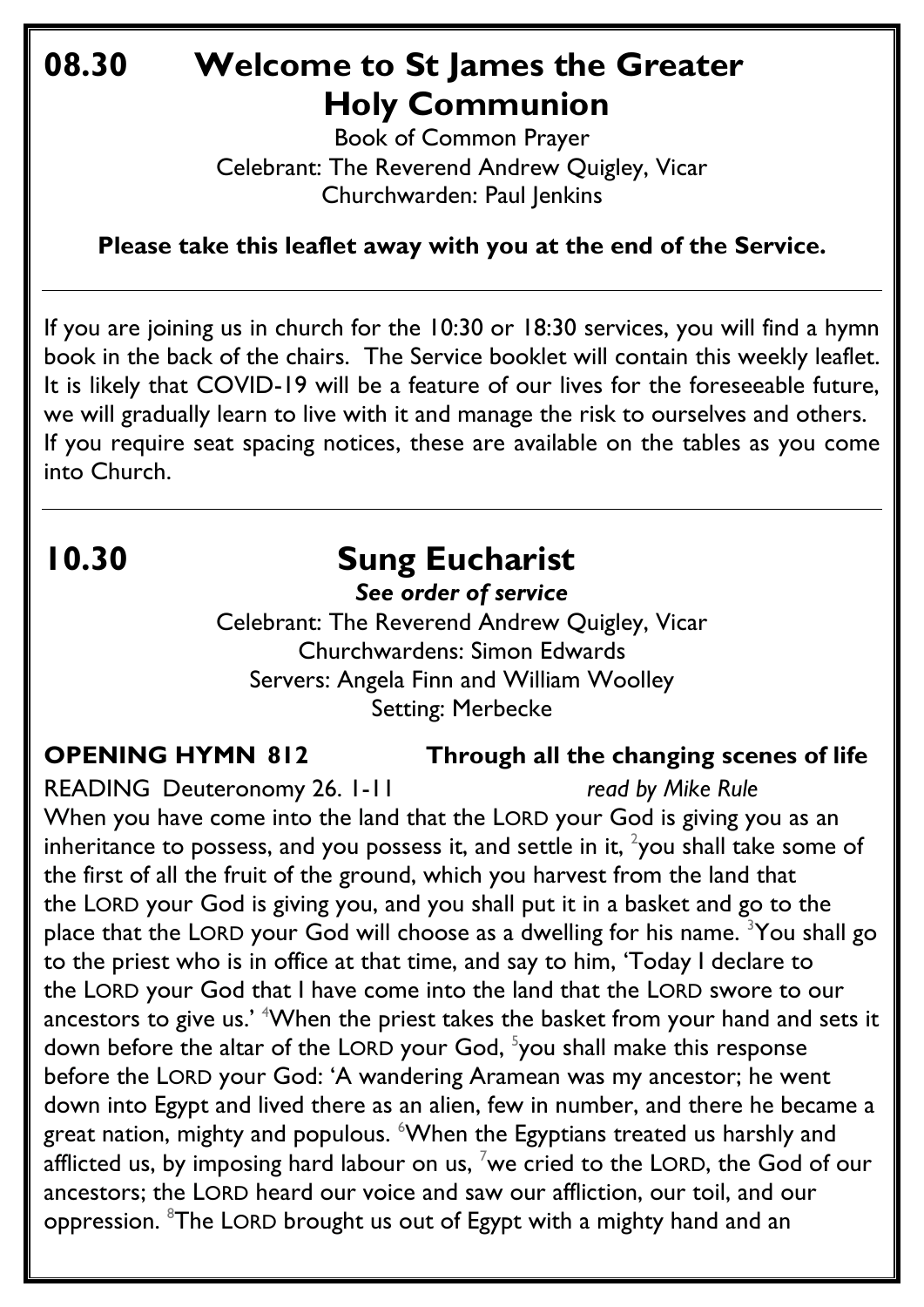outstretched arm, with a terrifying display of power, and with signs and wonders; <sup>9</sup>and he brought us into this place and gave us this land, a land flowing with milk and honey.  $10$ So now I bring the first of the fruit of the ground that you, O LORD, have given me.' You shall set it down before the LORD your God and bow down before the LORD your God. <sup>11</sup>Then you, together with the Levites and the aliens who reside among you, shall celebrate with all the bounty that the LORD your God has given to you and to your house.

## **PSALM** 121 see music sheet

GOSPEL Luke 4. 1-13

Jesus, full of the Holy Spirit, returned from the Jordan and was led by the Spirit in the wilderness, <sup>2</sup>where for forty days he was tempted by the devil. He ate nothing at all during those days, and when they were over, he was famished. <sup>3</sup>The devil said to him, 'If you are the Son of God, command this stone to become a loaf of bread.' <sup>4</sup>Jesus answered him, 'It is written, ''One does not live by bread alone.'' '

5 Then the devil led him up and showed him in an instant all the kingdoms of the world. <sup>6</sup>And the devil said to him, 'To you I will give their glory and all this authority; for it has been given over to me, and I give it to anyone I please.  $^7$ If you, then, will worship me, it will all be yours.'  $^{\text{\tiny{8}}}$ Jesus answered him, 'It is written, "Worship the Lord your God,

and serve only him." '

9 Then the devil took him to Jerusalem, and placed him on the pinnacle of the temple, saying to him, 'If you are the Son of God, throw yourself down from here,  $^{10}$ for it is written.

"He will command his angels concerning you,

to protect you",

 $11$ and

"On their hands they will bear you up,

so that you will not dash your foot against a stone." '

 $12$  esus answered him, 'It is said, "Do not put the Lord your God to the test." ' <sup>13</sup>When the devil had finished every test, he departed from him until an opportune time.

SERMON GERMON The Reverend Andrew Quigley INTERCESSIONS The Reverend Andrew Quigley **OFFERTORY HYMN 121 Forty days and forty nights**  ANTHEMAve Verum *Byrd* **POST COMMUNION HYMN 258 O thou who camest from above**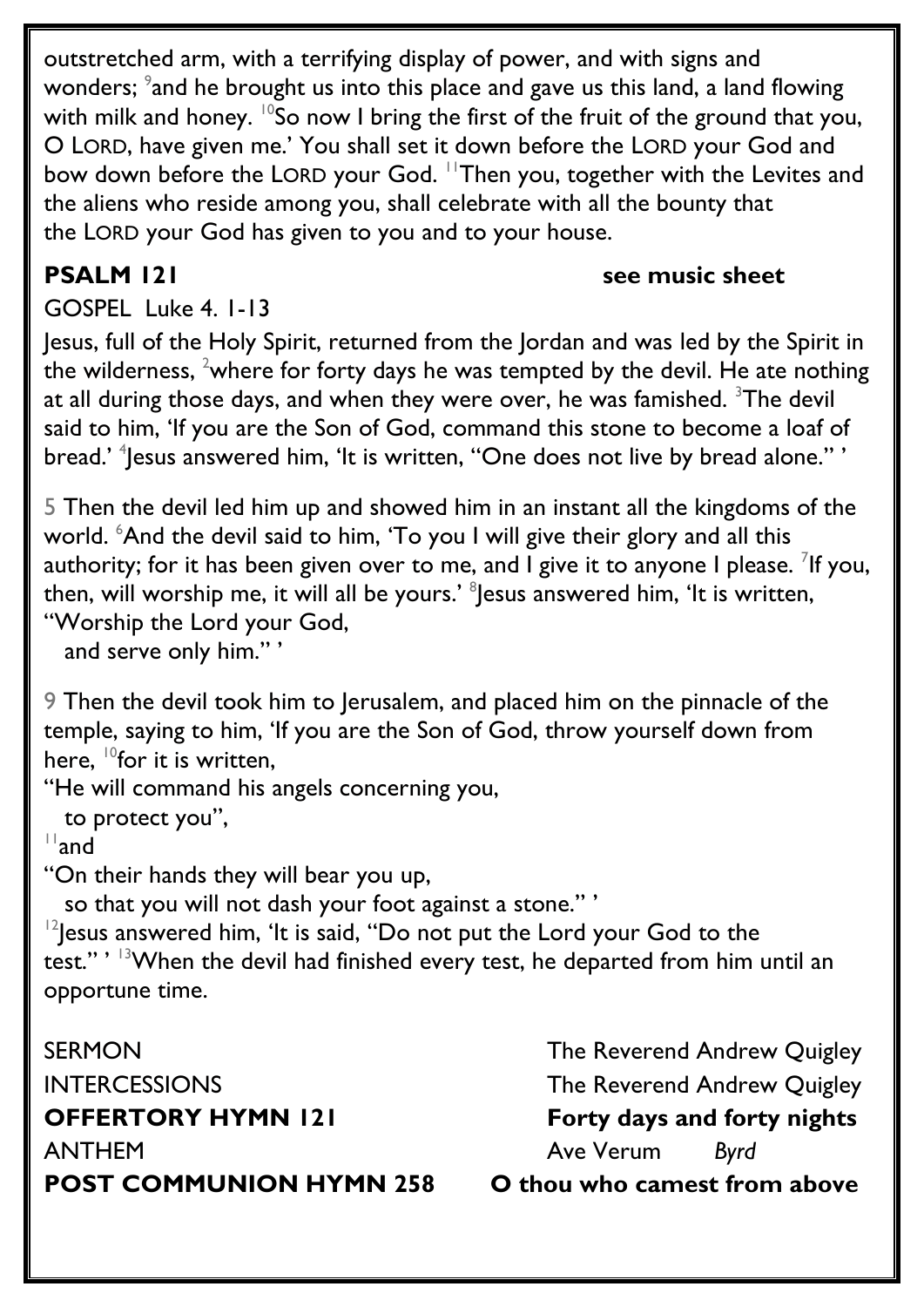### **Post Communion Prayer**

Lord God, you have renewed us with the living bread from heaven; by it you nourish our faith, increase our hope, and strengthen our love: teach us always to hunger for him who is the true and living bread, and enable us to live by every word that proceeds from out of your mouth; through Jesus Christ our Lord.

## **RECESSIONAL HYMN 652 Guide me, O thou great Redeemer**

ORGAN VOLUNTARY – J.S. Bach: Trio in E flat, 1st movement

*Please be aware of those remaining to listen* **Please take this leaflet away with you at the end of the Service.**  *Everyone is invited for refreshments at the back of church after the service.*

# **The Vicar Writes …**

What do we depend on for sustenance? What are the greatest priorities in our lives? Where do we put our trust? This is one way of phrasing the "Wilderness questions" put to Jesus. Lent also asks them of us – what can we live without? What *can't* we live without? What are we living for? Our fasting and self-denial, our prayer and study, our service of others may provide answers.



# **18.30 Choral Evensong**

### *See yellow order of service*

 Officiant: The Reverend Philip Norwood Churchwardens: Simon Edwards and David Kibert Servers: Val Bailey and Hazel Carlin

RESPONSES *Ferial*

# **HYMN 116 Be thou my guardian and my guide CONFESSION** *see yellow service card* **PSALM** 119. 73-88 see music sheet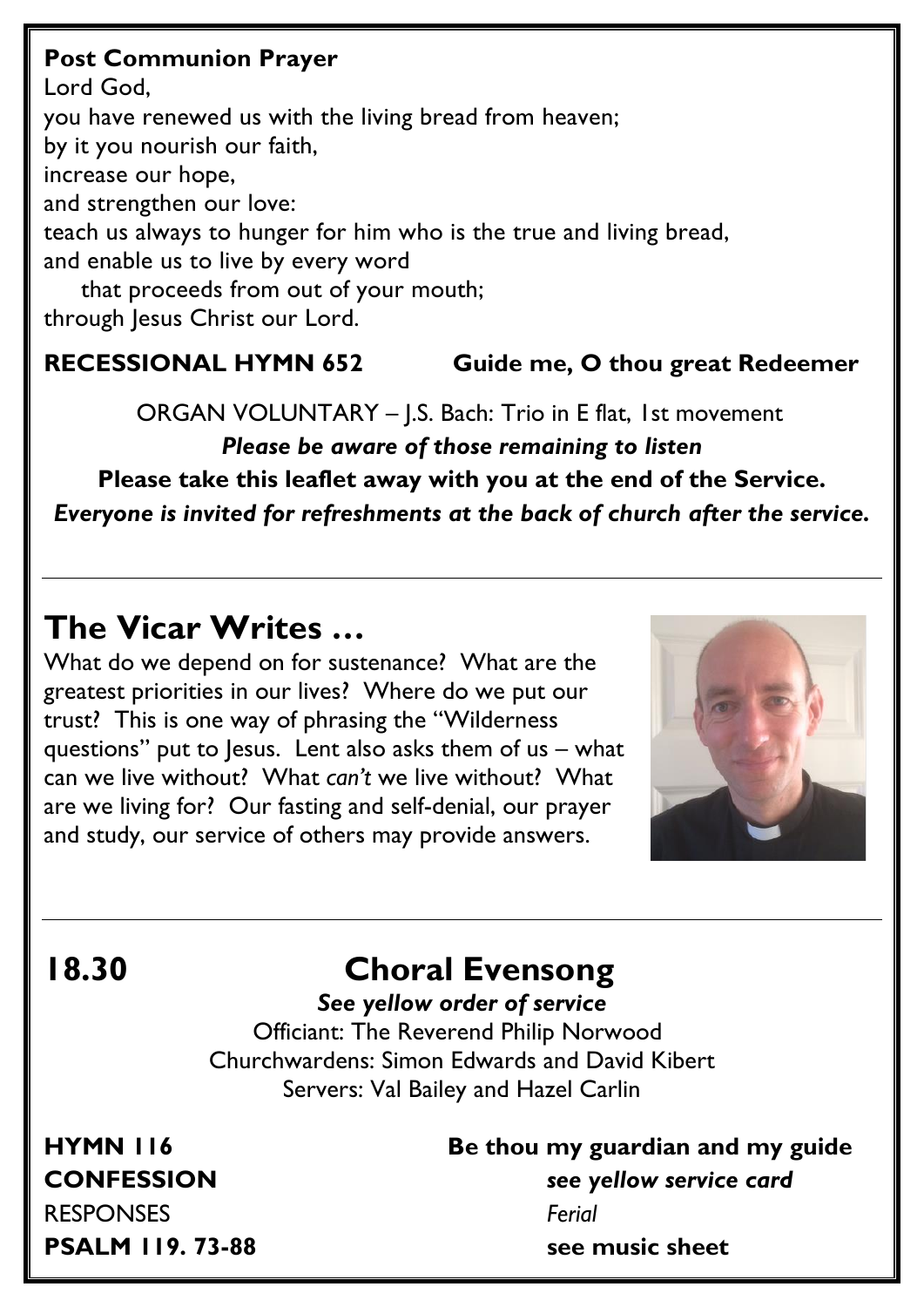FIRST LESSON Jonah 3 *read by Paul Jenkins*

The word of the LORD came to Jonah a second time, saying,  $^{2}$  Get up, go to Nineveh, that great city, and proclaim to it the message that I tell you.' <sup>3</sup>So Jonah set out and went to Nineveh, according to the word of the LORD. Now Nineveh was an exceedingly large city, a three days' walk across.  $^4$ Jonah began to go into the city, going a day's walk. And he cried out, 'Forty days more, and Nineveh shall be overthrown!' <sup>5</sup>And the people of Nineveh believed God; they proclaimed a fast, and everyone, great and small, put on sackcloth.

6 When the news reached the king of Nineveh, he rose from his throne, removed his robe, covered himself with sackcloth, and sat in ashes.  $\frac{7}{1}$ Then he had a proclamation made in Nineveh: 'By the decree of the king and his nobles: No human being or animal, no herd or flock, shall taste anything. They shall not feed, nor shall they drink water. <sup>8</sup>Human beings and animals shall be covered with sackcloth, and they shall cry mightily to God. All shall turn from their evil ways and from the violence that is in their hands.  $\sqrt[9]{v}$  Who knows? God may relent and change his mind; he may turn from his fierce anger, so that we do not perish.'

10 When God saw what they did, how they turned from their evil ways, God changed his mind about the calamity that he had said he would bring upon them; and he did not do it.

## MAGNIFICAT sung by the choir *Sumsion in A Please remain seated but stand for the Gloria.*

SECOND LESSON Luke 18. 9 – 14 *read by Vicky Roe*

He also told this parable to some who trusted in themselves that they were righteous and regarded others with contempt: <sup>10</sup>'Two men went up to the temple to pray, one a Pharisee and the other a tax-collector. <sup>11</sup>The Pharisee, standing by himself, was praying thus, "God, I thank you that I am not like other people: thieves, rogues, adulterers, or even like this tax-collector.  $^{12}$  fast twice a week; I give a tenth of all my income." <sup>13</sup>But the tax-collector, standing far off, would not even look up to heaven, but was beating his breast and saying, "God, be merciful to me, a sinner!" <sup>14</sup>I tell you, this man went down to his home justified rather than the other; for all who exalt themselves will be humbled, but all who humble themselves will be exalted.'

**NUNC DIMITTIS see music sheet** RESPONSES *Ferial* 

**THE CREED** *see yellow service card, p 3* ANTHEM Wash me throughly *S.S. Wesley*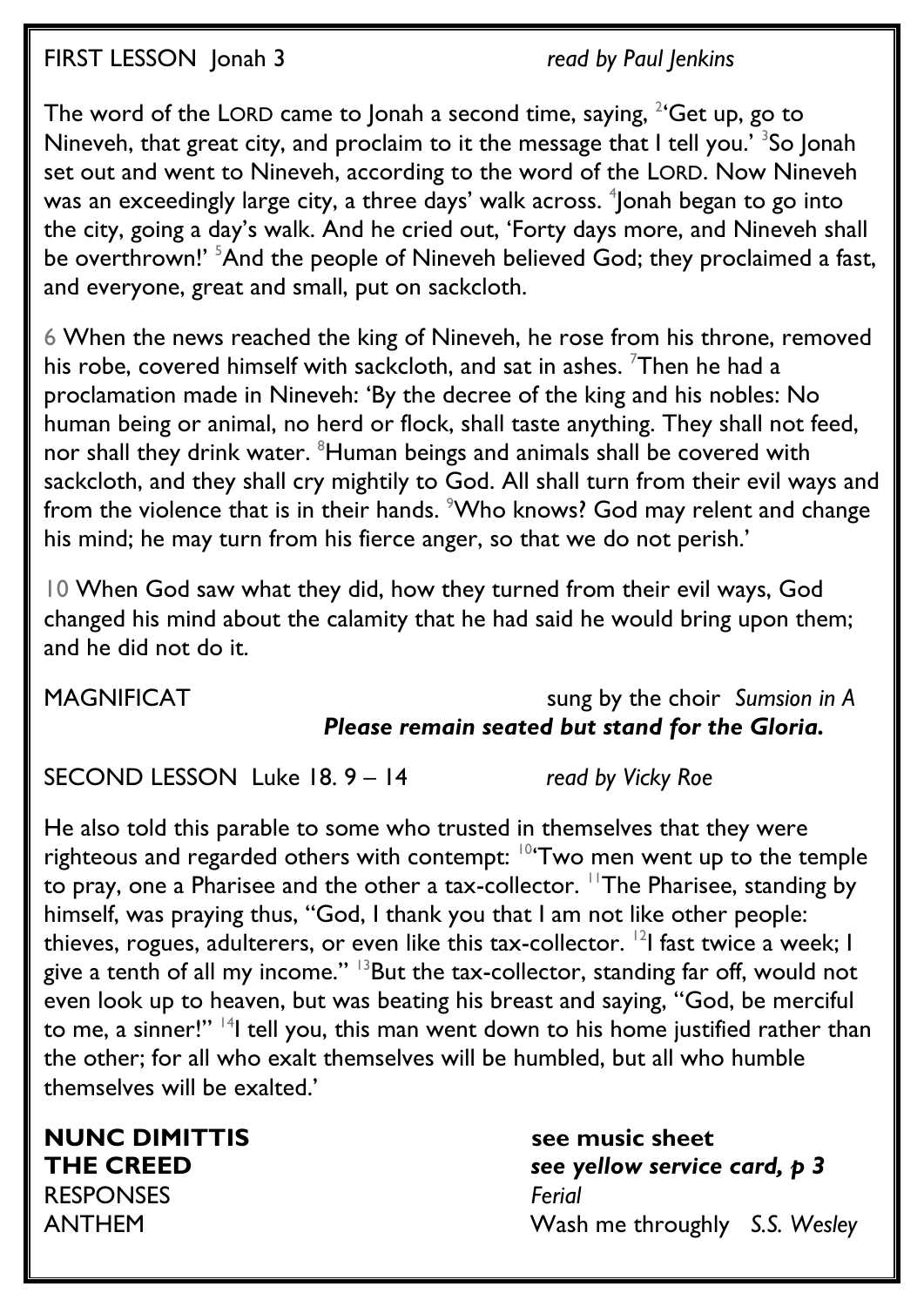PRAYERS The Reverend Philip Norwood **HYMN 744 O God of Bethel, by whose hand** SERMON **The Reverend Philip Norwood HYMN 813 (Tune 499) Through the night of doubt and sorrow** DISMISSAL *Plainsong* The Lord be with you. **And with thy spirit**. Let us bless the Lord. **Thanks be to God!**

ORGAN VOLUNTARY – L. Vierne: Élégie

*Please be aware of those remaining to listen* **Please take this leaflet away with you at the end of the Service.** 

# **The Week Ahead**

## **Tuesday - Friday**

09.00 Morning Prayer in church

## **Tuesday**

19.00 'Living in Love and Faith' Course in the Ashman Room.

## **Wednesday**

18.30 Compline in Church

## **Thursday**

- 10.30 **Holy Communion** Common Worship, Order 1 (traditional) Celebrant: The Reverend Andrew Quigley
- 11.00 Coffee Drop-In at the back of the Church

## **Friday**

18.00 Choir Practice

19.30 Leicester Theological Society at Holy Cross Church Hall or online. 'Is Christianity dying in the West? The secularisation thesis revisited' by Dr. Elaine Storkey. Please check [www.leicestertheologicalsociety.org.uk](http://www.leicestertheologicalsociety.org.uk/) to book for the venue or request a Zoom link.

# **Sunday Next – Lent 2**

08.30 **Holy Communion** Celebrant: The Reverend Jane Sharp 10.30 **Sung Eucharist** Celebrant: The Reverend Andrew Quigley Readings: Genesis 15. 1-12, 17-18 and Luke 13. 31-35 18.30 **Choral Evensong** Officiant: The Reverend Andrew Quigley

**LENT COURSE** This year we are running the "Living in Love and Faith" course, which asks, "How do questions about identity, sexuality, relationships and marriage fit within the bigger picture of the good news of Jesus Christ? What does it mean to live in love and faith together as a Church?" These are serious issues for the wider church, and touch many of us personally.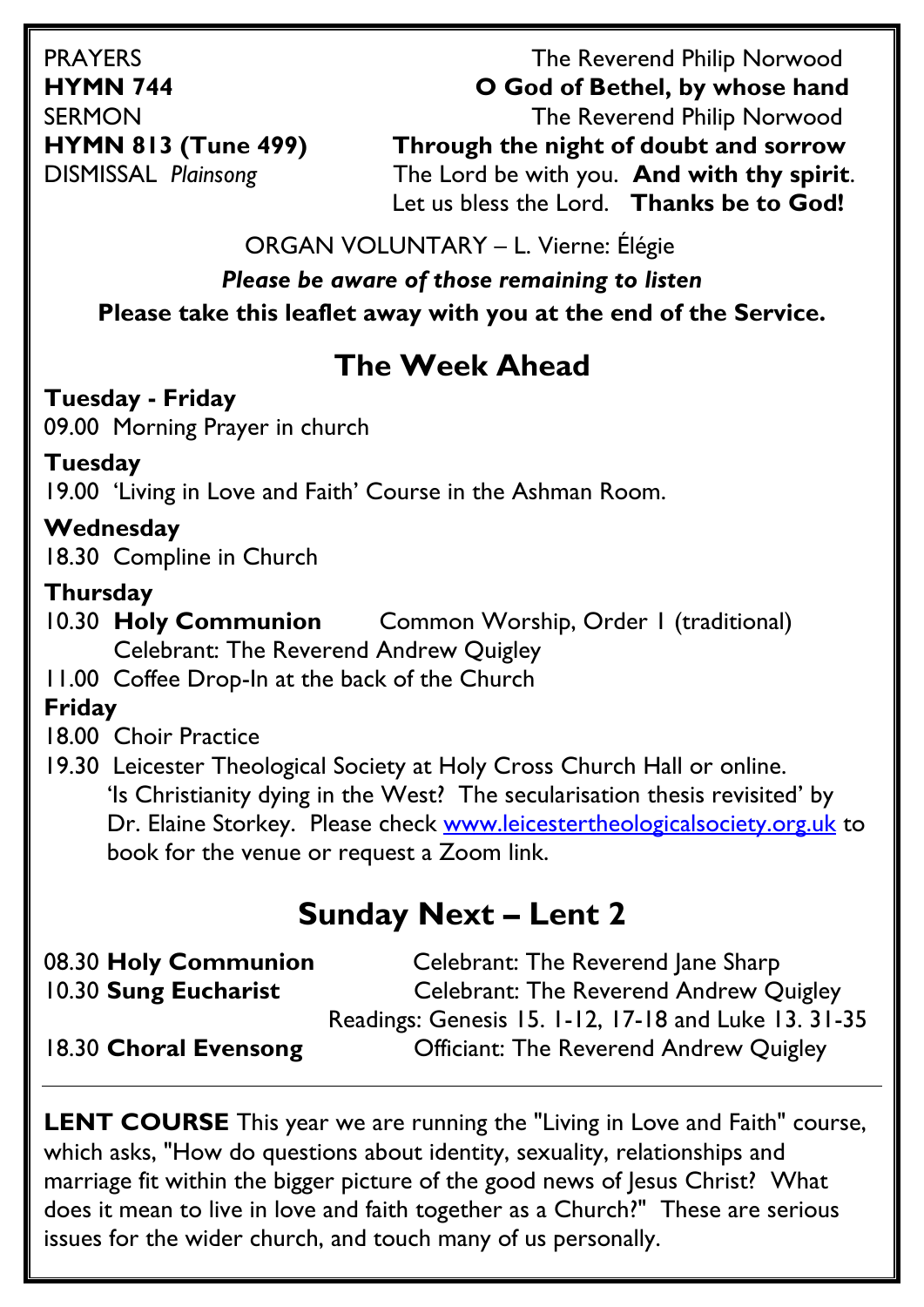The course lasts five weeks and will run in the Ashman Room on Tuesdays at 7 pm, starting on 8th March. Please talk to the Vicar if you'd like more information.

**THANK YOU FOR THE STAMPS** Cherry Followay thanks all those who donated stamps for Inter Care to help raise funds for the most vulnerable patients in sub-Saharan Africa. In addition to stamps, the charity can also take jewellery, small electrical devices, branded printer inkjets, old bank notes and coins to be sold or recycled. Please leave any donations on the back tables at church in an envelope or bag marked for the attention of Cherry Fulloway.

**BISHOP'S LENT APPEAL** is in support of FareShare Midlands to Fight Hunger, Tackle Waste and Create Opportunities. More than 8.4 million people in the UK are living in 'deep poverty', struggling to afford everyday essentials including food. At the same time over 6.7 million tonnes of food goes to waste every year. In 2021, FareShare Midlands redistributed 6,242 tonnes of food! Not only has this provided 15 million meals, it has also prevented the waste of 10,000 tonnes of embedded CO2e.

You can donate through JustGiving at <https://www.justgiving.com/campaign/BishopofLeicestersLentAppeal2022> or you can donate by cheque. Please post it to: Bishop's Lent Appeal – Leicestershire FareShare Midlands 10 Wilson Road Leicester LE18 4TP

## **CONTACTING THE TEAM**

Andrew can be contacted by E-mail at: [revdaquigley@gmail.com](mailto:revdaquigley@gmail.com) or 0116 2544113. The Church Office can be contacted by E-mail at: [office@stjamesthegreater.org.uk](mailto:office@stjamesthegreater.org.uk) or by telephoning 0116 2542111 and leaving a message. Simon Edwards can be contacted at  $fabric@stiamesthegreater.org.uk$  Please do not hesitate to get in touch. Further details are on our website: www.stjamesthegreater.org.uk